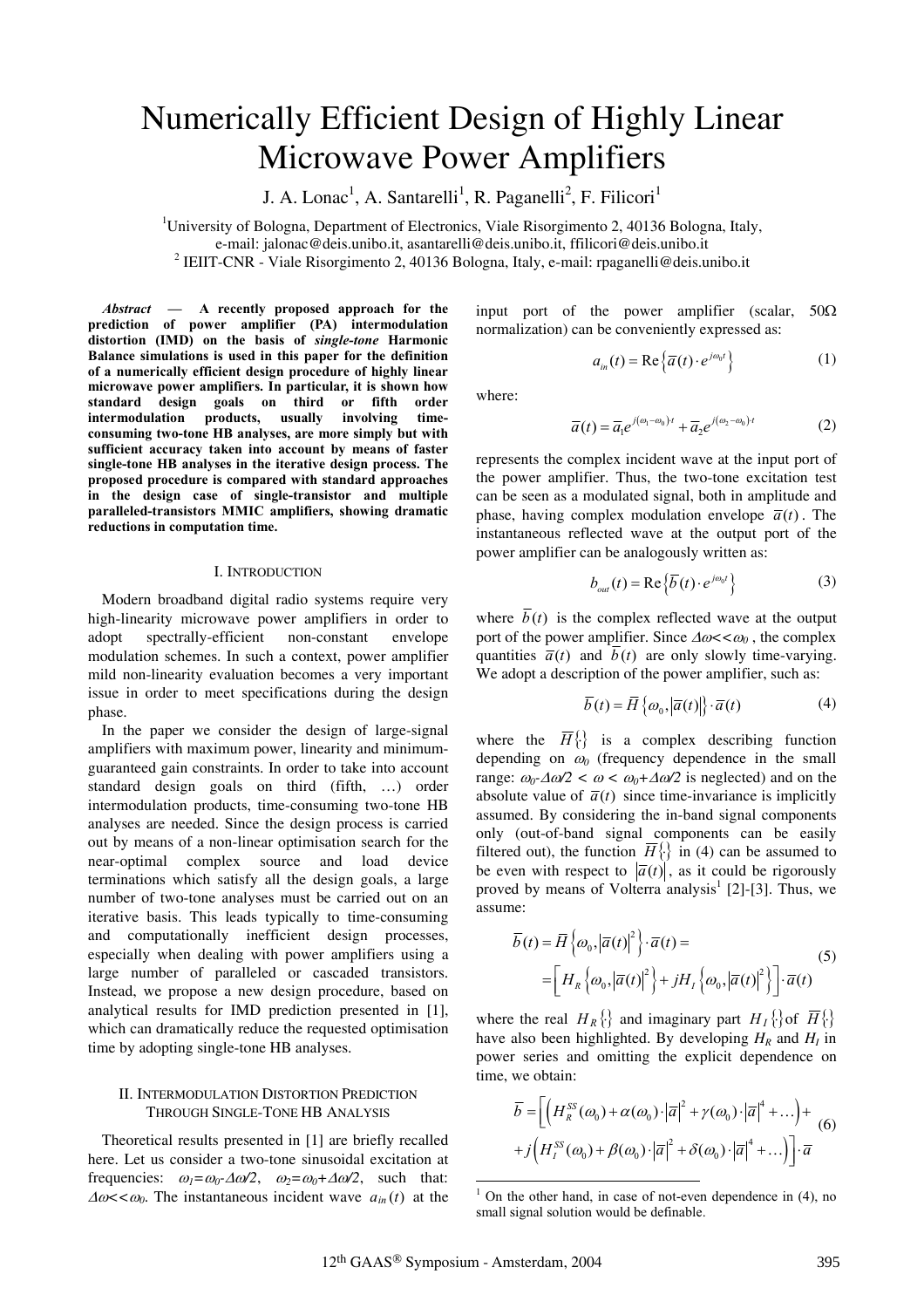

Fig. 1. Single-transistor PA. Ideal bias- and passive lossless matching- networks may be conveniently considered during the early phase of the design process.

where  $H_R^{SS}$ ,  $H_I^{SS}$  are the real and imaginary parts of the small-signal component of  $H^1_{\{\cdot\}}$ , and  $\alpha$ ,  $\beta$ ,  $\gamma$ ,  $\delta$ , ... are suitable scalar polynomial coefficients to be determined. By substituting the complex incident wave (2) into (6), after simple algebraic manipulation, the reflected wave at the output port of the power amplifier can be written as:

$$
\overline{b} = \overline{A} \cdot e^{j(\omega_1 - \omega_0)t} + \overline{B} \cdot e^{j(\omega_2 - \omega_0)t} + \n+ \overline{C} \cdot e^{j(2\omega_1 - \omega_2 - \omega_0)t} + \overline{D} \cdot e^{j(2\omega_2 - \omega_1 - \omega_0)t} + ...
$$
\n(7)

where  $\overline{A}$ ,  $\overline{B}$ ,  $\overline{C}$ ,  $\overline{D}$  are complex quantities depending on  $H_R^{SS}$ ,  $H_I^{SS}$ , on the polynomial coefficients  $\alpha$ ,  $\beta$ ,  $\gamma$ ,  $\delta$ ... and on the input signal levels  $\overline{a}_1$ ,  $\overline{a}_2$ . By considering two tone having the same amplitude, i.e.,  $|\overline{a}_1| = |\overline{a}_2| = \hat{a}$ , and assuming:  $\overline{a}_1 = \hat{a}$  (zero phase, without loss of generality);  $\overline{a}_2 = \hat{a} \cdot e^{j \angle \overline{a}_2}$ , in the simplest case of a second-order series expansion we obtain [1]:

$$
\left|\overline{A}\right| = \left|\overline{B}\right| \cong \hat{a} \cdot \left|H_k^{SS} + jH_l^{SS}\right|
$$
  

$$
\left|\overline{C}\right| = \left|\overline{D}\right| = \hat{a}^3 \cdot \left|\alpha + j\beta\right|
$$
 (8)

where the approximation in the first of (8) holds for sufficiently low signal levels such as those involved in IP3 evaluation tests. From (8) it is straightforward to derive the power of the spectral components at the output of the power amplifier. In particular:

$$
P_1 = \frac{1}{2} \cdot |\overline{A}|^2 = \frac{1}{2} \hat{a}^2 \cdot \left[ (H_k^{SS})^2 + (H_l^{SS})^2 \right]
$$
  
\n
$$
P_3 = \frac{1}{2} \cdot |\overline{C}|^2 = \frac{1}{2} \hat{a}^6 \cdot (\alpha^2 + \beta^2)
$$
 (9)

represent the power associated with the fundamental and the third-order IM products. Thus, the prediction of IP3 can be carried out, by means of (9), through the wellknown relationship:

$$
IP3^{[dB]} = \frac{3P_1^{[dBm]} - P_3^{[dBm]}}{2},\tag{10}
$$

provided that the two scalar coefficient  $\alpha$  and  $\beta$  are first identified.

To this aim, a power-swept single-tone Harmonic-Balance simulation can be carried out, provided that a suitably accurate dynamic model of the transistor under mild non-linear operation is available. Simple analytical minimization of the square discrepancies between the power expansion (6) of the describing function  $\overline{H}^{\{.\}}$ , possibly truncated to the second-order, and the analogous single-tone HB-simulated function provides simple and reliable identification of the  $\alpha$ ,  $\beta$  coefficients through simple closed-form analytical expressions. In particular, in the case of second-order series truncation, only two single-tone HB at suitably selected input power levels are sufficient for the coefficients identification, as will be discussed in the next section.

Finally, by also taking into account higher-order terms in the polynomial expansion in (6), even more accurate identification of the low-order coefficients is obtained. Moreover, higher order IM products can also be evaluated in this case. For instance, by taking into account the fourth-order terms in (6) the fifth-order IM products (and IP5) could also be predicted.

#### III. HIGHLY LINEAR MICROWAVE POWER AMPLIFIER DESIGN

The above outlined theoretical results are used here in order to define a numerically efficient optimisation loop for the design of highly linear microwave power amplifiers. Let us now first consider the new design procedure in the case of the single-transistor PA shown in Fig.1.

As outlined in the flow-chart of Fig. 2, the proposed procedure is based on an optimisation loop in the domain of the  $\Gamma$ <sub>S</sub>,  $\Gamma$ <sub>L</sub> terminations at the operation frequency  $f_0$ , according to conventional design procedures. In particular, near-optimal terminations are sought for with the aim of achieving maximum third order intercept point (IP3), provided that a minimum transducer power gain



Fig. 2. Flow chart of the proposed PA design procedure for highly linear microwave PAs.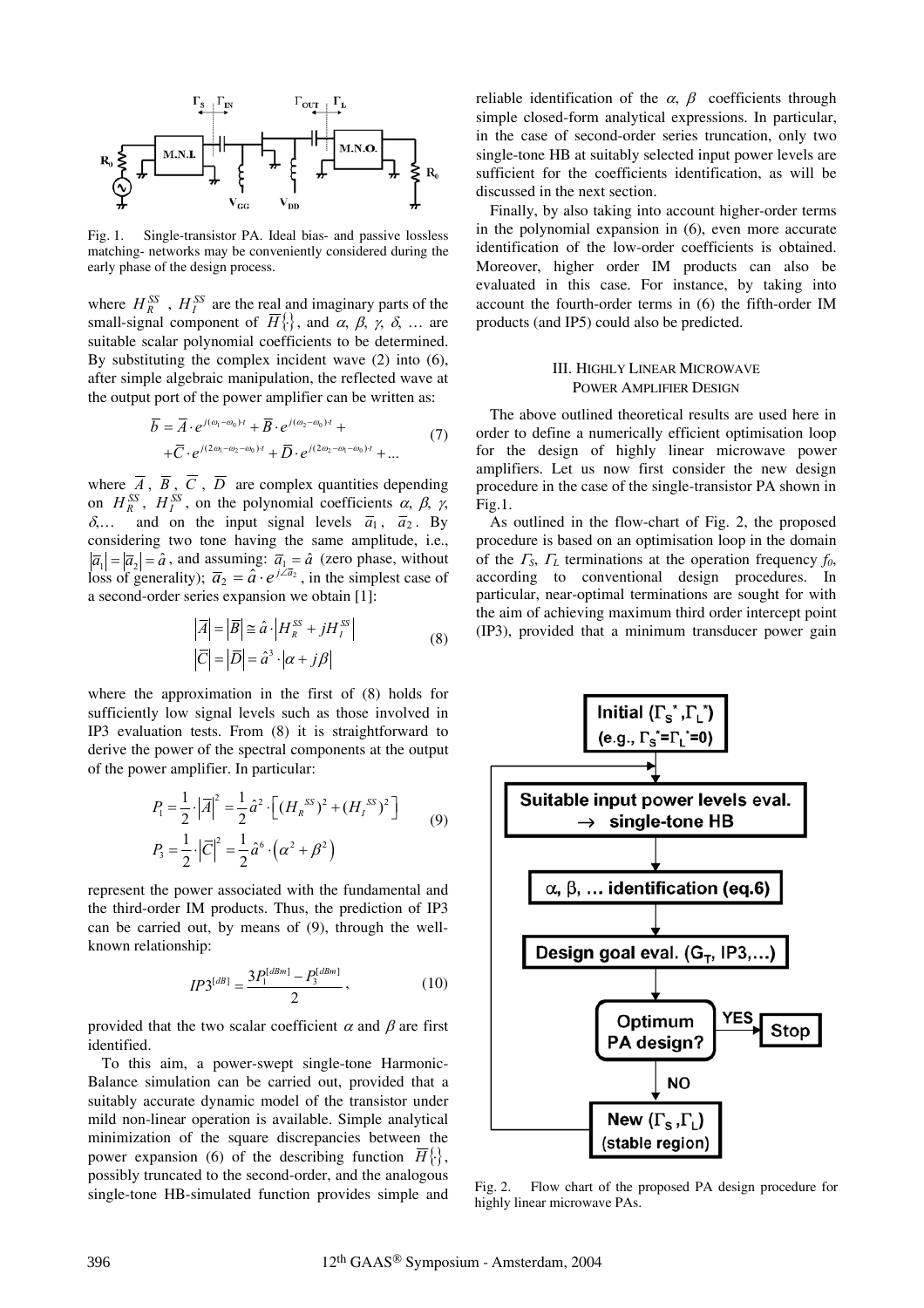constraint is satisfied<sup>2</sup> (G<sub>T</sub>>G<sub>Tmin</sub>). Moreover, in order to guarantee stability of the amplifier stage, the search domain for  $\Gamma_s$ ,  $\Gamma_l$  is bounded by values giving:  $|\Gamma_l| < 1$ ;  $|F_{OUT}|<1$  at  $f_0$  (at different frequencies stability is guaranteed by  $50\Omega$  terminations, as discussed later in this section).

The real novelty of the proposed procedure over other conventional design approaches is that, instead of using two-tone analyses in the core of the design loop, a much more numerically efficient single-tone HB is adopted here for the IP3 goal evaluation through (9)-(10). In particular, the identification of the  $\alpha$ ,  $\beta$ , ... coefficients is carried out at each iteration loop (i.e., at each guess of  $\Gamma_{\rm S}$ ,  $L_L$ ) through closed-form analytical expressions, providing the best fit of (6) to single-tone HB results carried out at suitably selected levels of input available power.

The criterion for the choice of these power levels must be carefully chosen, since the accuracy in predicting the IP3 by means of (9)-(10) relies on a proper selection of the input power range (i.e.,  $|a|^2$ ), where the describing function  $\overline{H}^{\{.\}}$  may be well approximated by means of the power series expansion (6) with assigned order. In our examples we always adopted a truncation of the series to second order terms, obtaining greater numerical efficiency in the design procedure (only two single-tone HB required at suitable input power levels for each loop iteration) without excessive loss in the IP3 prediction accuracy.

The two power levels used for the identification of the  $\alpha$  and  $\beta$  coefficients may be chosen as: 1) a very low non-critical input power level, corresponding to a practically-linear behaviour of the amplifier; 2) an "upper" power level (i.e., larger and involving non-linear operation), which depends on the actual values of the source and load coefficients  $\Gamma<sub>S</sub>$ ,  $\Gamma<sub>L</sub>$ . Since the "upper" power level must be updated at every design loop cycle, a simplified numerically-efficient criterion should be adopted for its evaluation.

To this aim, at the very beginning of the design procedure (i.e., before starting the loop outlined in Fig.2), the IP3 corresponding to the initial guess  $\overline{F_s}^*$ ,  $\overline{F_t}^*$  of the source and load terminations is evaluated by means of a two-tone Harmonic Balance simulation at very low input power levels. Then, the "upper" power level corresponding to  $\Gamma_s^*$ ,  $\Gamma_t^*$  is assumed as the maximum input power level  $P_{IN}^*$  (corresponding to an output power  $P_{\text{OUT}}^*$ ), which still provides accurate single-tone-HBbased prediction of IP3 through (9)-(10) (i.e., IP3 practically coincident with the corresponding value based on two-tone-HB). Moreover, since this "upper" power is dependent on the particular choice of  $\Gamma<sub>S</sub>, \Gamma<sub>L</sub>$ , the value is updated at every loop iteration by assuming:  $P_{IN}(F_{S}, F_{L})=P_{OUT}^{*}/G_{T}(F_{S}, F_{L})$ , where  $G_{T}$  represents the small-signal transducer gain easily evaluated by means of well-known closed-form equations [4].



Fig. 3. Paralleled multi-transistor PA. The proposed design procedure allows for dramatic reduction in design time in this case.

This assumption is justified by considering that, due to the mild non-linearity involved, the small-signal transducer gain is not too far from the actual value under large-signal operation. Moreover, since the design procedure leads to values of  $\Gamma_s$ ,  $\Gamma_l$  corresponding to nearmaximum IP3, lower levels of gain compression are obtained at equals output power levels.

Ideal passive lossless bias- and matching- networks are assumed in the first stage of the proposed design procedure. These implement the required  $\Gamma_{\rm S}$ ,  $\Gamma_{\rm L}$  reflection coefficients at the fundamental frequency  $f_0$ , while, as it happens in conventional active load-pull systems,  $(R<sub>0</sub> =)$  $50\Omega$  terminations are provided at any out-of-band harmonic frequency. The implementation of such ideal networks is straightforward in modern commercial CAD tools, by means of black-box linear two-ports components, where each scattering-matrix parameter may be defined, either analytically or on a look-up-table basis, as a function of frequency.

An advantage of using ideal bias- and matchingnetworks in the early stage of the amplifier design process is that the particular topology of the actual networks is not of concern at all. On the other hand, actual topologies must be eventually considered in order to realistically take into account also the (minor) contributions to third-order IM products of the network impedances at out-of-band frequencies:  $\Delta f = f_2 - f_1$ ,  $2f_1$ ,  $2f_2$ , ... [5]-[6]. To this aim, the near optimum  $\Gamma_s$ ,  $\Gamma_l$ terminations identified through the proposed simplified may be eventually considered as a "good" initial guess for final circuit optimisation, where ideal bias- and matching- networks are replaced with actual ones and a two-tone HB analysis is used.

The outlined design procedure may be efficiently exploited especially in the design of multi-transistor PAs, such as in the case of distributed amplifiers or the paralleled  $2<sup>N</sup>$ -transistor PA final stage shown in Fig.3. In this case, after designing the power dividing/combining networks according to minimum space requirements and other possible constraints [7], the design procedure may be simply applied at sections A and B shown in the figure. Dramatic reduction in simulation times can be obtained in this case, as shown in the next section.

#### IV. DESIGN PROCEDURE VALIDATION

The evaluation of the IP3 prediction accuracy through (9)-(10) was first considered. To this aim, all the simulation setups needed for the identification of the  $\alpha$ 

<sup>&</sup>lt;sup>2</sup> Since:  $2 \cdot P_1 = 2 \cdot IP_1 + D$ , where  $D = P_3 - P_1$ , maximisation of IP3 provides minimum distortion at any requested output power or, equivalently, maximum output power at any acceptable distortion.